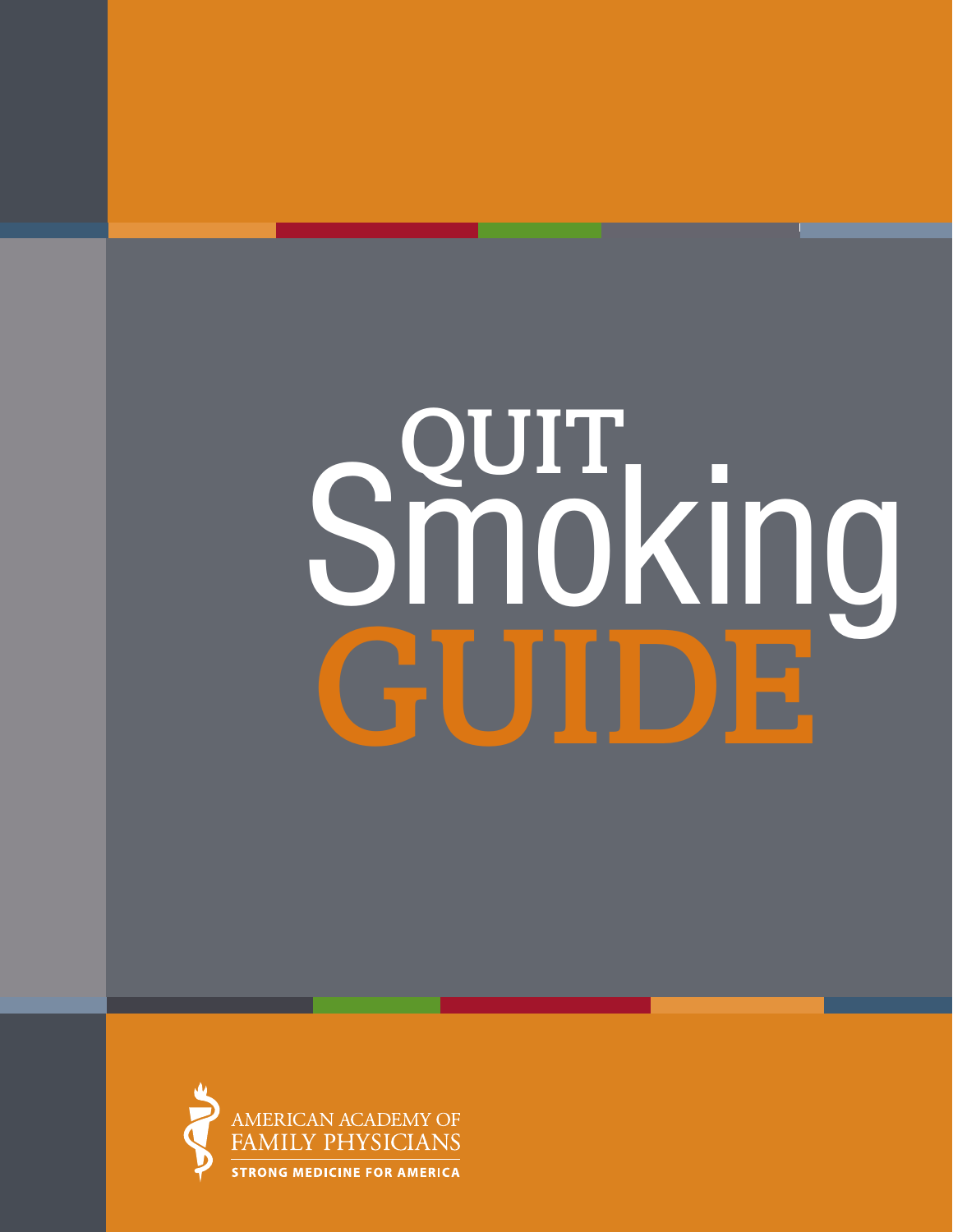#### *Congratulations on your decision to quit smoking!*

Quitting smoking is a great way to improve your health and the health of those around you.

Deciding to quit smoking is the first step toward being a nonsmoker. The information and resources in this guide will help you reach your goal. You will have the best chance of success if you use the guide as a stepby-step workbook.

**Five key steps to quit smoking:**

- **1. Get ready.**
- **2. Get support and encouragement.**
- **3. Learn new skills and behaviors.**
- **4. Get medicine and use it correctly.**
- **5. Be prepared for relapse or difficult situations.**

Whether you smoke cigarettes or use other types of tobacco or nicotine products, following these 5 steps will put you on a path to better health. Quitting smoking is hard work. This guide will show you how to quit, but success requires your energy, your determination, and your time. As you begin working toward your goal, keep in mind that half of all people who ever smoked have quit. You can do it, too!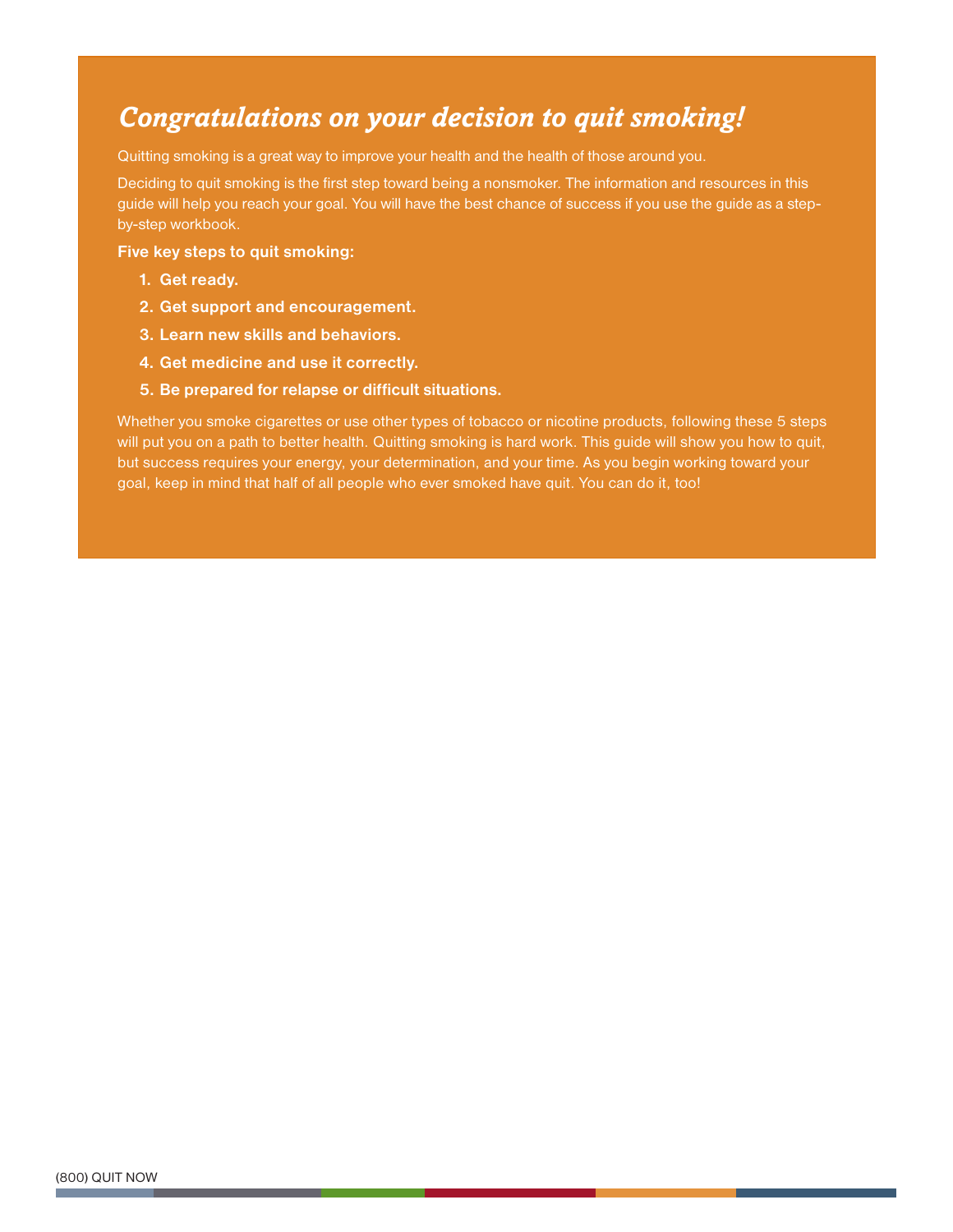#### **Table of Contents**

#### Getting Ready to Quit

| Make Plans to Control Trigger Situations 5 |
|--------------------------------------------|

#### **Quitting**

| Key Step 2: Get Support and Encouragement. 7 |
|----------------------------------------------|
|                                              |
|                                              |
| Counseling and Quit-Smoking Programs 7       |

#### Learning to Live Tobacco Free

| Key Step 3: Learn New Skills and Behaviors 8 |
|----------------------------------------------|
| Manage Stress and Emotions 8                 |
| Change Routines and Distract Yourself 8      |
|                                              |
|                                              |
|                                              |
|                                              |

#### Using Medicine to Help You Quit

| <b>Key Step 4: Get Medicine and Use it Correctly  9</b> |
|---------------------------------------------------------|
|                                                         |
|                                                         |

#### Staying Tobacco Free

| Key Step 5: Be Prepared for Relapse |
|-------------------------------------|
|                                     |
| Plan Ahead for Potential Problems10 |
|                                     |
|                                     |
|                                     |
|                                     |
| Just Before Your Quit Date  11      |
|                                     |
|                                     |
|                                     |

٦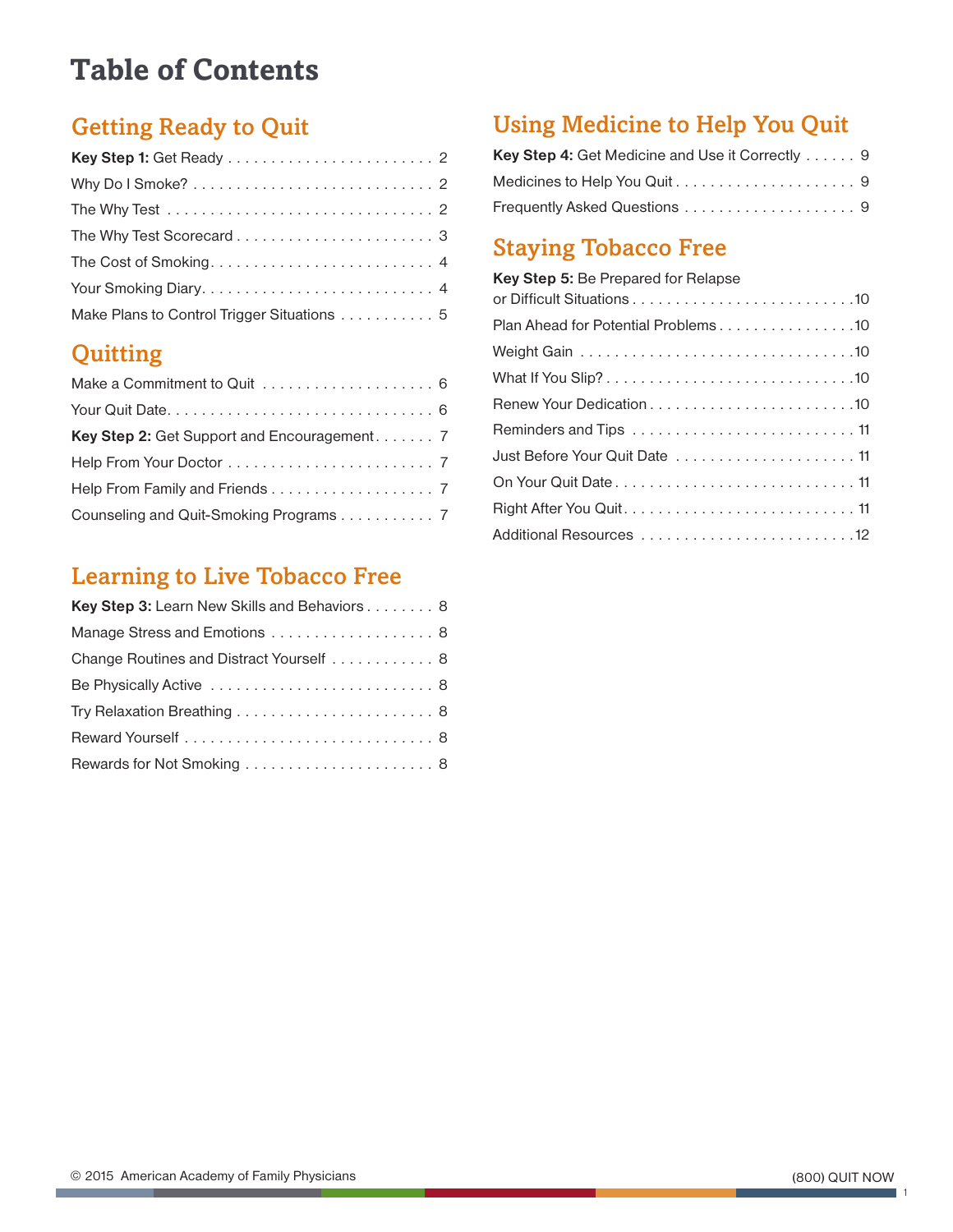## GETTING READY TO QUIT

#### Key Step 1: Get Ready

There are many things you can do ahead of time that will make it easier to quit smoking and increase your chances of remaining a nonsmoker. Some are as simple as getting rid of all cigarettes, ashtrays, and other objects that trigger your urges to smoke. Others are more complex, such as learning relaxation techniques to control the physical effects of quitting. First, you need to understand why you smoke.

#### **Why Do I Smoke?**

Most people smoke for different reasons at different times. Reasons for smoking include psychological issues, habits, social pressures, and physical dependence on nicotine. The test that follows will help you determine why you smoke.

#### **The Why Test – Understanding Why You Smoke**

Next to the following statements, mark the number that best describes your own experience.

 $5 =$  Always  $4 =$  Most of the time  $3 =$  Once in a while  $2 =$  Rarely  $1 =$  Never

- \_\_\_ A. I smoke to keep myself from slowing down.
- B. Handling a cigarette is part of the enjoyment of smoking it.
- \_\_\_ C. Smoking is pleasant and relaxing.
- D. I light up a cigarette when I feel angry about something.
- E. When I'm out of cigarettes, it's near-torture until I can get more.
- \_\_\_ F. I smoke automatically, without even being aware of it.
- \_\_\_ G. I smoke when people around me are smoking.
- \_\_\_ H. I smoke to perk myself up.
- \_\_\_ I. Part of my enjoyment of smoking is preparing to light up.
- J. I get pleasure from smoking.
- K. When I feel uncomfortable or upset, I light up a cigarette.
- \_\_\_ L. When I'm not smoking a cigarette, I'm very much aware of the fact.
- M. I often light up a cigarette while one is still burning in the ashtray.
- \_\_\_ N. I smoke cigarettes with friends when I'm having a good time.
- \_\_\_ O. When I smoke, part of my enjoyment is watching the smoke as I exhale.
- \_\_\_ P. I want a cigarette most often when I am comfortable and relaxed.
- \_\_\_ Q. I smoke when I'm "blue" and want to take my mind off what's bothering me.
- \_\_\_ R. I get a real hunger for a cigarette when I haven't had one in a while.
- S. I've found a cigarette in my mouth that I'd forgotten was there.
- \_\_\_ T. I always smoke when I'm out with friends at a party, bar, etc.
- \_\_\_ U. I smoke cigarettes to get a lift.

#### **Score Yourself**

**Step 1:** Transfer the numbers from the test to the scorecard that follows by matching up the letters. For example, take the number you wrote for statement A on the test and enter that number on line A of the scorecard.

**Step 2:** Add each set of 3 scores on the scorecard to get the totals for each different category. For example, to find your score in the "Stimulation" category, add together the scores for statements A, H, and U.

The score for each category can range from a low of 3 to a high of 15. A score of 11 or above in any category is high. A high score means that your smoking is probably influenced by that category. A score of 7 or below is low. A low score means that the category is not a primary source of satisfaction to you when you smoke.

 $\mathfrak{O}$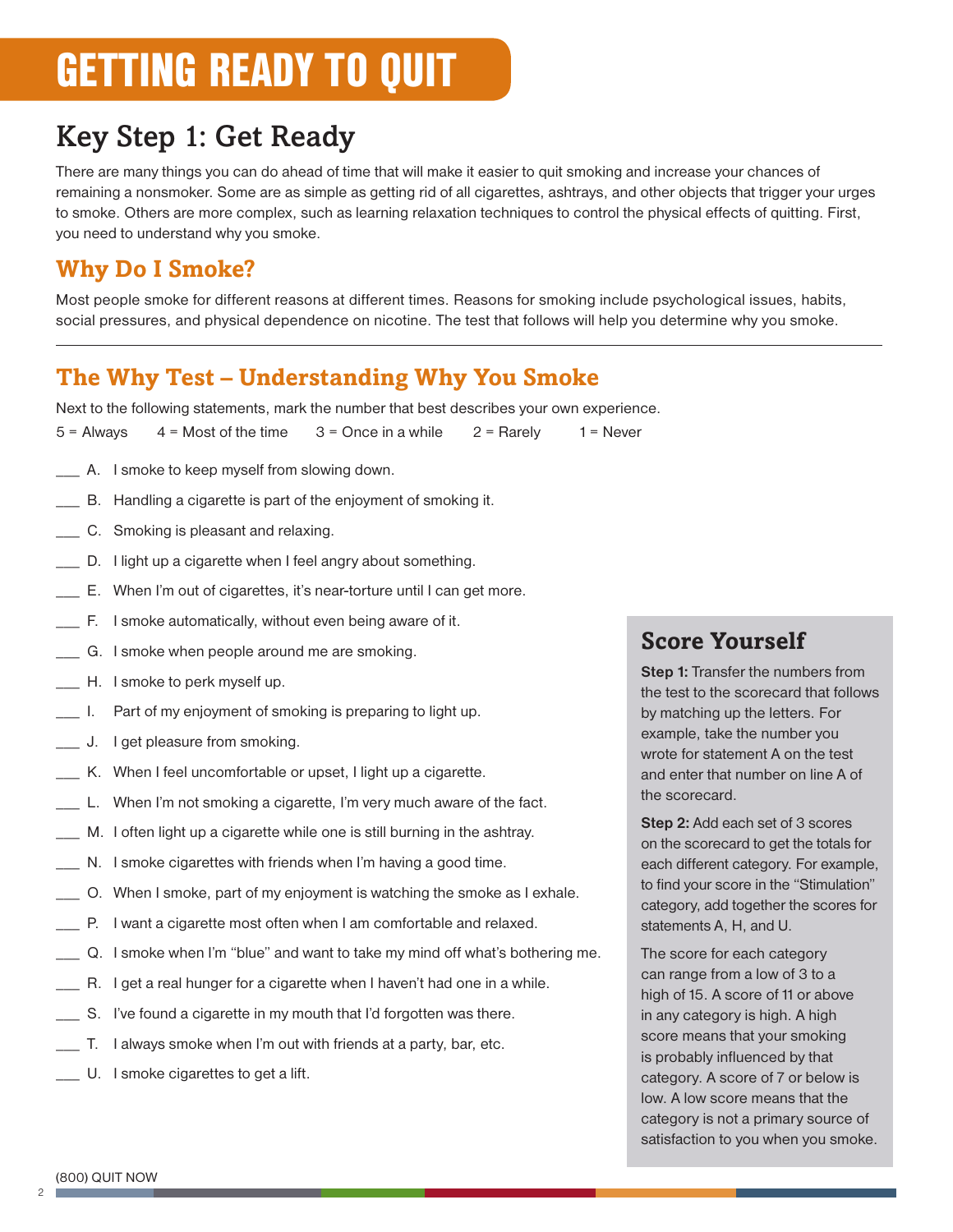#### **The Why Test Scorecard**

Review your score for each of the following categories, and pay attention to the categories in which you have a high score (11 or above). Think about alternatives to smoking that might work for you.

| "It stimulates me." You feel that smoking gives you energy<br>and keeps you going. Think about alternative ways to boost<br>your energy, such as brisk walking or jogging.                                                                                                                                                     | A<br>Н<br>U<br>"Stimulation" Total         |  |
|--------------------------------------------------------------------------------------------------------------------------------------------------------------------------------------------------------------------------------------------------------------------------------------------------------------------------------|--------------------------------------------|--|
| "I want something in my hand." There are a lot of things<br>you can do with your hands without lighting up a cigarette.<br>Try doodling with a pencil or playing with putty or a straw.                                                                                                                                        | B<br>L<br>$\circ$<br>"Handling" Total      |  |
| "It feels good." You get a lot of physical pleasure from<br>smoking. Various forms of exercise or other activities that<br>you enjoy can be effective alternatives.                                                                                                                                                            | C<br>J<br>P<br>"Pleasure/Relaxation" Total |  |
| "It's a crutch." It can be tough to stop smoking if you find<br>cigarettes comforting in moments of stress, but there are<br>many better ways to deal with stress (see page 8).                                                                                                                                                | D<br>Κ<br>Q<br>"Crutch/Tension" Total      |  |
| "I'm hooked." In addition to having a psychological<br>dependency on smoking, you may also be physically<br>addicted to nicotine. It is a hard addiction to break, but it<br>can be done. Talk with your doctor about using medication<br>to control your withdrawal symptoms (see page 9).                                    | Ε<br>L<br>R<br>"Craving/Addiction" Total   |  |
| "It's part of my routine." If cigarettes are merely part of<br>your routine, quitting should be relatively easy. One key<br>to success is being aware of every cigarette you smoke.<br>Keeping a smoking diary is a good way to do this<br>(see page 4).                                                                       | F<br>M<br>S<br>"Habit" Total               |  |
| "I'm a social smoker." You smoke when people around<br>you are smoking and when you are offered a cigarette. It<br>is important for you to avoid these situations until you are<br>confident about being a nonsmoker. If you cannot avoid a<br>situation in which others are smoking, remind them that you<br>are a nonsmoker. | G<br>N<br>Τ<br>"Social Smoker" Total       |  |

Now take a moment to personalize your reason even more. In your own words, write down the single most important reason why you want to quit smoking. Be specific. Do not write "Because of my health" if you really mean "Because I don't want to get cancer like my dad did."

Once you have identified your own reason for wanting to quit, save it as a note that you will have with you wherever you go (for example, on your smartphone or in a small notebook).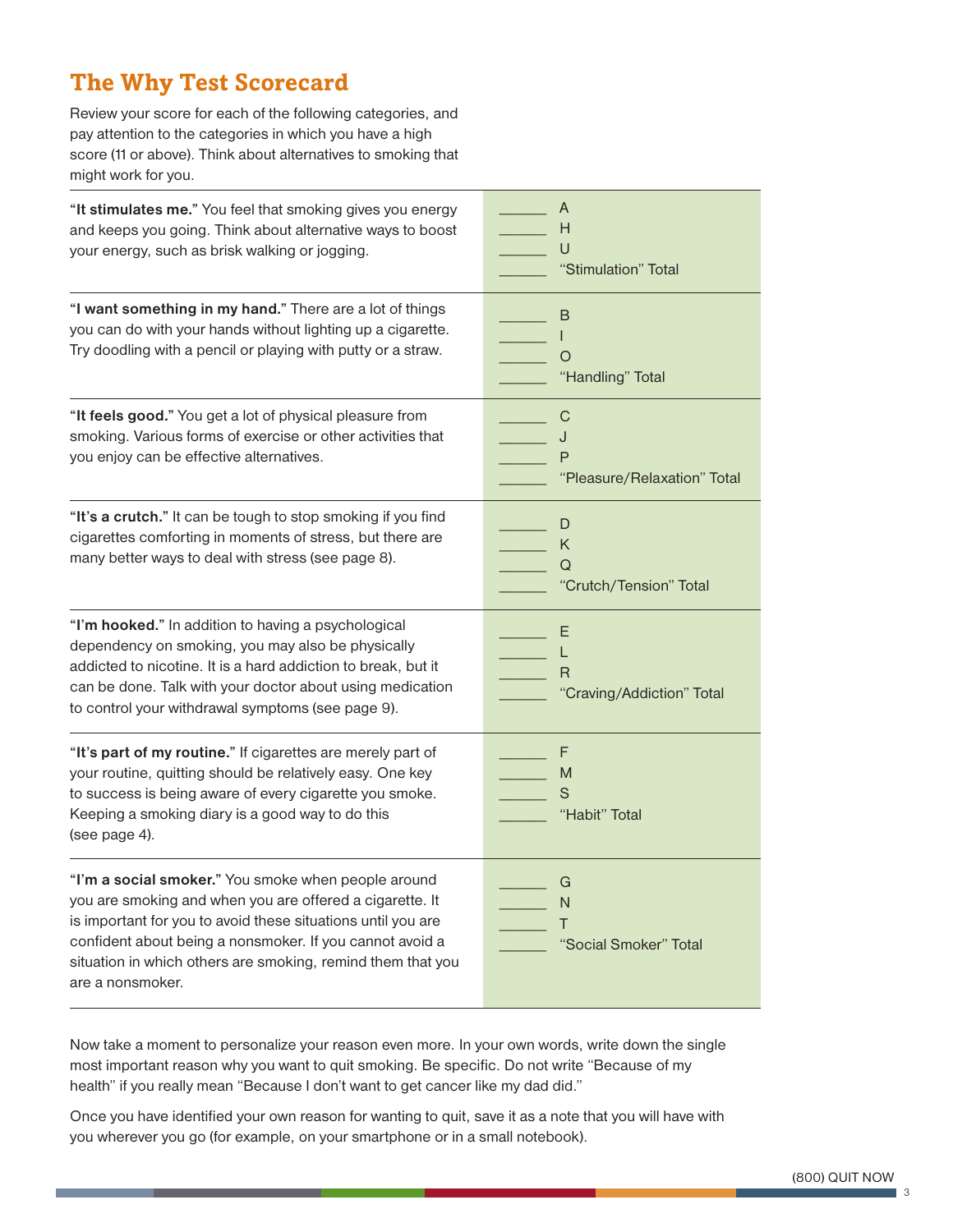#### **The Cost of Smoking**

Financial savings can be an important reason to quit. You may be surprised to see how much smoking really costs you. On the chart that follows, find the number of packs you smoke each day. Then, check your average cost for a year.

| <b>Yearly Financial Savings</b>                                                                                                                                                                       |                     |
|-------------------------------------------------------------------------------------------------------------------------------------------------------------------------------------------------------|---------------------|
| Packs per Day                                                                                                                                                                                         | <b>Average Cost</b> |
| 1/2                                                                                                                                                                                                   | \$1,128             |
|                                                                                                                                                                                                       | \$2,256             |
| $1 - 1/2$                                                                                                                                                                                             | \$3,384             |
| $\mathbf{2}$                                                                                                                                                                                          | \$4,511             |
| 3                                                                                                                                                                                                     | \$6,767             |
| Average cost is based on a national average retail price per pack of<br>\$6.18 (which includes statewide sales tax but not local cigarette or<br>sales taxes). Source: Campaign for Tobacco-Free Kids |                     |

The average costs listed above do not show your full financial savings from quitting. They do not include possible savings from lower insurance premiums, fewer visits to the doctor, fewer missed days at work, and lower expenses for cleaning or replacing burned clothes and furniture.

If you quit smoking, you should be able to buy yourself a very nice reward with the money you save. What will you do with the money you save by quitting? Write your answer here.

\_\_\_\_\_\_\_\_\_\_\_\_\_\_\_\_\_\_\_\_\_\_\_\_\_\_\_\_\_\_\_\_\_\_\_\_\_\_\_\_\_\_\_\_\_\_\_

\_\_\_\_\_\_\_\_\_\_\_\_\_\_\_\_\_\_\_\_\_\_\_\_\_\_\_\_\_\_\_\_\_\_\_\_\_\_\_\_\_\_\_\_\_\_\_

\_\_\_\_\_\_\_\_\_\_\_\_\_\_\_\_\_\_\_\_\_\_\_\_\_\_\_\_\_\_\_\_\_\_\_\_\_\_\_\_\_\_\_\_\_\_\_

\_\_\_\_\_\_\_\_\_\_\_\_\_\_\_\_\_\_\_\_\_\_\_\_\_\_\_\_\_\_\_\_\_\_\_\_\_\_\_\_\_\_\_\_\_\_\_

\_\_\_\_\_\_\_\_\_\_\_\_\_\_\_\_\_\_\_\_\_\_\_\_\_\_\_\_\_\_\_\_\_\_\_\_\_\_\_\_\_\_\_\_\_\_\_

\_\_\_\_\_\_\_\_\_\_\_\_\_\_\_\_\_\_\_\_\_\_\_\_\_\_\_\_\_\_\_\_\_\_\_\_\_\_\_\_\_\_\_\_\_\_\_

#### **Your Smoking Diary**

A smoking diary is a valuable tool when you are getting ready to quit smoking because it makes you think more about your tobacco use. It helps you identify situations that trigger your urges to smoke. It warns you of the times and places you might have problems after you quit smoking. It gives you information so you can be prepared to deal with these problems.

Free apps that help you track your daily smoking habits on a smartphone are available (http://smokefree.gov/appsquitstart). You can also use a notebook or journal to keep a smoking diary. Carry your diary with you wherever you go and make an entry every time you smoke a cigarette.

- In the first column, record the time at which you smoke each cigarette.
- In the second column, describe what you are doing at the time.
- In the third column, rate your need for the cigarette from 1 to 3 (1 is a cigarette that you feel you need desperately, 3 is a cigarette that you smoke by habit, without really thinking about it, and 2 is somewhere between).

A sample smoking diary entry is shown below. It is important to record each cigarette in your diary before you smoke it. If you wait until the end of the day to fill out your diary, you won't remember all the cigarettes you smoked and your reasons for smoking each one.

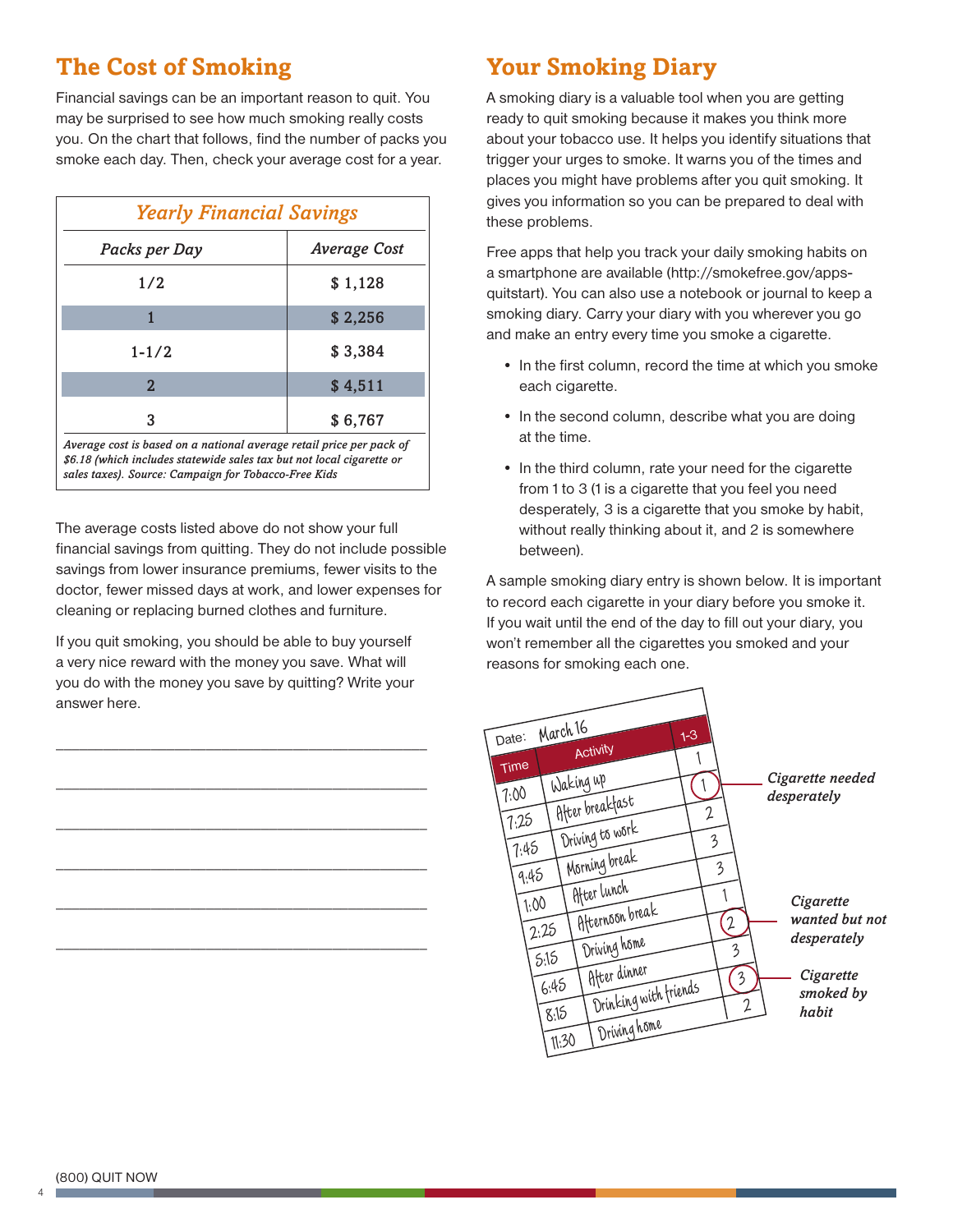#### **Make Plans to Control Trigger Situations**

Nicotine withdrawal symptoms include anxiety, irritability, restlessness, and difficulty concentrating. These symptoms occur soon after you quit smoking. Typically, the worst symptoms happen within 1 to 3 weeks after you quit. A craving for nicotine may last for months or longer.

Your "Why Test" scorecard and your smoking diary should give you some clues about what situations trigger your urge to smoke. Use the following list to write down your triggers and how you plan to control them. If you have made previous attempts to quit smoking, take time to think about which plans worked and which did not. Some examples are provided to get you started. Making a plan to control trigger situations is one of the most important things you can do to ensure that your effort to quit smoking is a success.

1. Driving

- a. Turn up the radio and sing.
- b.

c.

- 2. Parties
	- a. Ask a nonsmoking friend to stay with you.
	- b.
	- c.
- 3. Worksplace
	- a. Take a water break or walk around.
	- b.
	- c.
- 4. \_\_\_\_\_\_\_\_\_\_\_\_\_\_\_\_\_\_\_\_\_\_\_\_\_\_\_
	- a.
	- b.
	- c.
	-

5. \_\_\_\_\_\_\_\_\_\_\_\_\_\_\_\_\_\_\_\_\_\_\_\_\_\_\_

- a.
- b.
- 

# **c.** WHAT are your TRIGGERS?

(800) QUIT NOW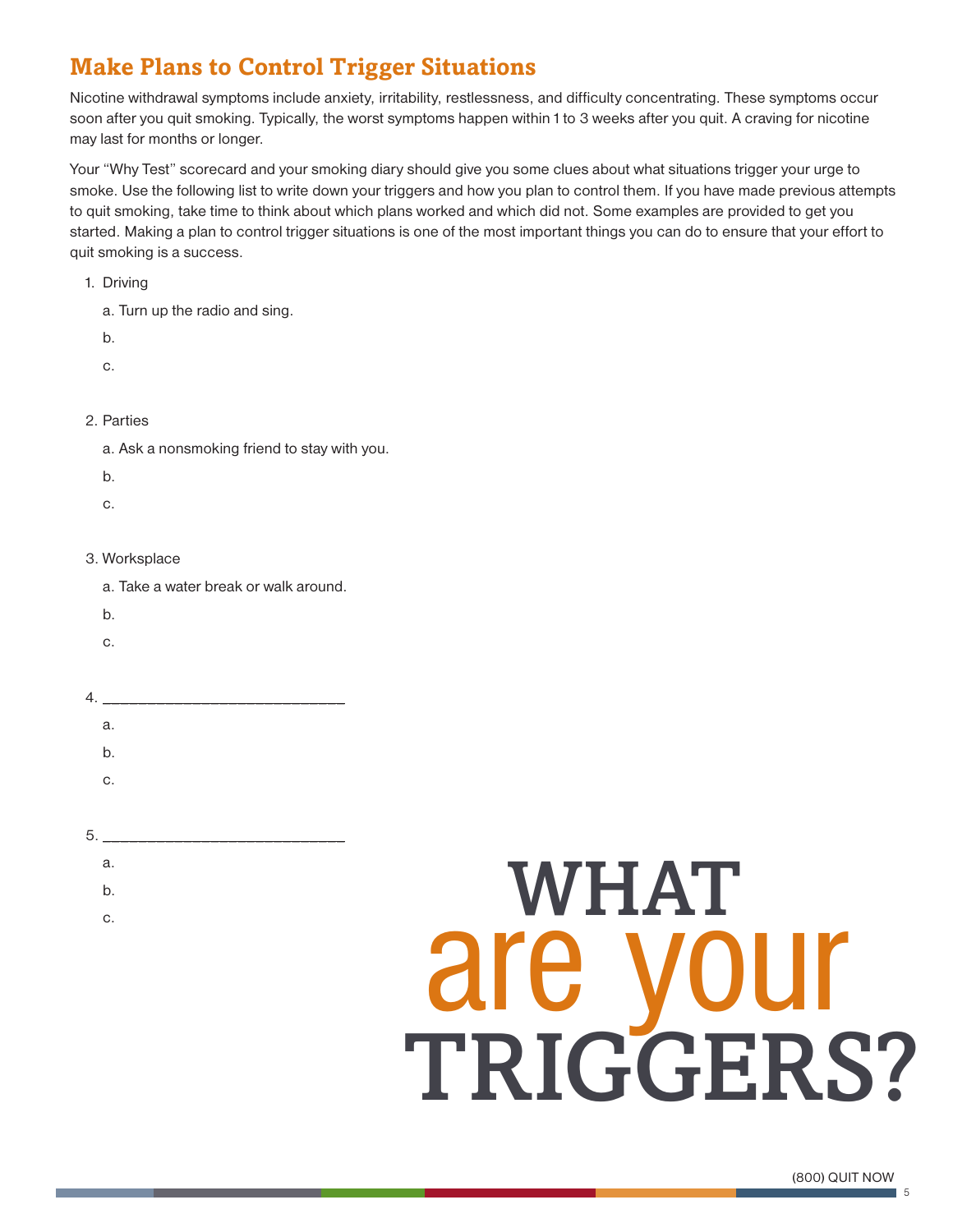## QUITTING

This section of the guide will help you set a quit date, get support and encouragement, develop new skills and behaviors, and learn how to use medicine correctly.

#### **Make a Commitment to Quit**

Research shows that people who make a clean break with smoking are more successful at quitting than those who try to quit by gradually cutting back on the number of cigarettes they smoke each day. If you just try to cut back, you are likely to inhale more deeply and more often when you smoke to get as much nicotine as before. For this reason, once you reach your quit date, it is very important not to take even a single puff on a cigarette.

Remember that other tobacco products (for example, smokeless tobacco, snus, orbs, strips, sticks, hookahs, cigars, and pipes) are not safe alternatives to smoking cigarettes. All of these are associated with serious health problems, including cancer. Electronic cigarettes (also called e-cigarettes or e-cigs) are a newer product that is not regulated or approved by the U.S. Food and Drug Administration (FDA) and should not be used.

#### **Your Quit Date**

You could quit smoking today, but that would not give you time to get ready. Research shows that proper preparation will improve your chances of staying tobacco free. Most people need at least 1 week to make all of their preparations.

Ideally, your quit date should be free of major stress. Pick a day within the next 2 weeks when you will have the least exposure to the things that trigger your urge to smoke. For example, pick a day off from work as your quit date. Then make a firm commitment to quit smoking on that date. Show the seriousness of your commitment by signing the contract below.

| <b>My Quit Date</b>                                        |
|------------------------------------------------------------|
| On $\overline{\phantom{a} \phantom{a}}$<br>(day and month) |
| at a<br>(time)                                             |
| I will completely quit smoking.                            |
| (your signature)                                           |

# MAKE, A clean break.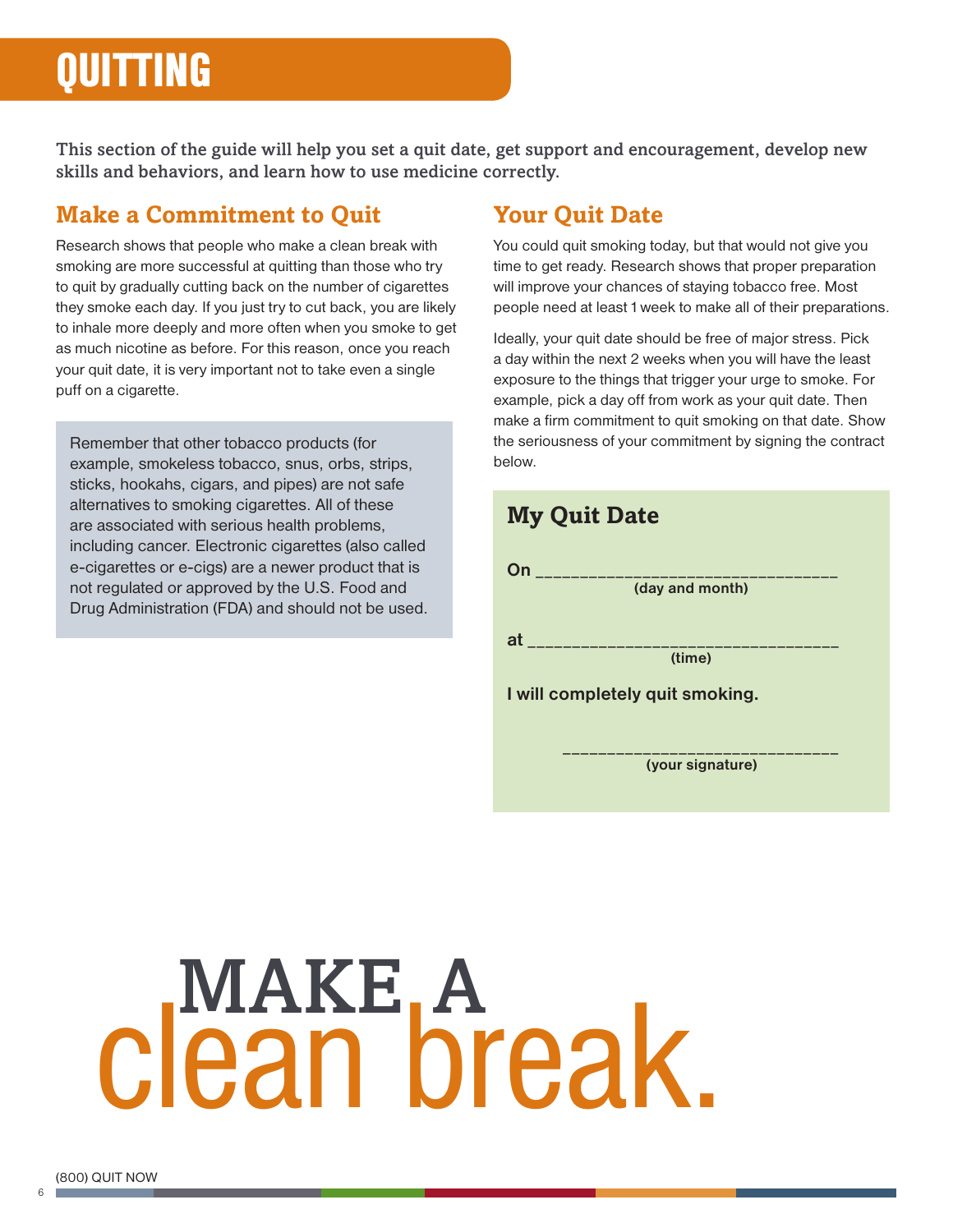#### Key Step 2: Get Support and Encouragement

#### **Help From Your Doctor**

Your doctor wants to help you develop a plan for quitting that meets your needs. Don't hesitate to ask for that support. Your doctor's help can be especially important if:

- You have tried to quit on your own and been unsuccessful.
- You have had serious problems coping with nicotine withdrawal symptoms.

#### **Help From Family and Friends**

Research shows that help from family and friends makes it easier to quit smoking. It is a good idea to ask for this support before you actually quit.

Don't be afraid to talk to others about how you feel. Let people know why you want to quit smoking and how important it is for you to succeed. Tell them what they can do to help you. Even your friends who continue to smoke can help by not smoking in your presence and not offering you cigarettes.

If you get the urge for a cigarette, call someone who can talk you out of it, such as an ex-smoker or 1-800-QUIT-NOW (1-800-784-8669).

#### **Counseling and Quit-Smoking Programs**

Counseling and support can help you learn how to live a tobacco-free life. Counseling advice from your doctor will help, but you may also want to join a group quit-smoking program. Studies show that the more counseling you get, the greater your chances of successfully quitting smoking.

Local hospitals, health centers, and a variety of health organizations offer quit-smoking programs. Ask your doctor to recommend a program for you. Your local health department may also have information on programs in your area.

Telephone quitlines can be very helpful to people who are trying to quit smoking. You can get free counseling over the phone by calling 1-800-QUIT-NOW (1-800-784-8669). Another easy way to get encouragement, advice, and quit-smoking tips is to subscribe to SmokefreeTXT (http://smokefree.gov/smokefreetxt-about). It is a mobile text messaging service that was designed to support people who are trying to quit smoking.

# 1-800-quit-now (1-800-784-8669)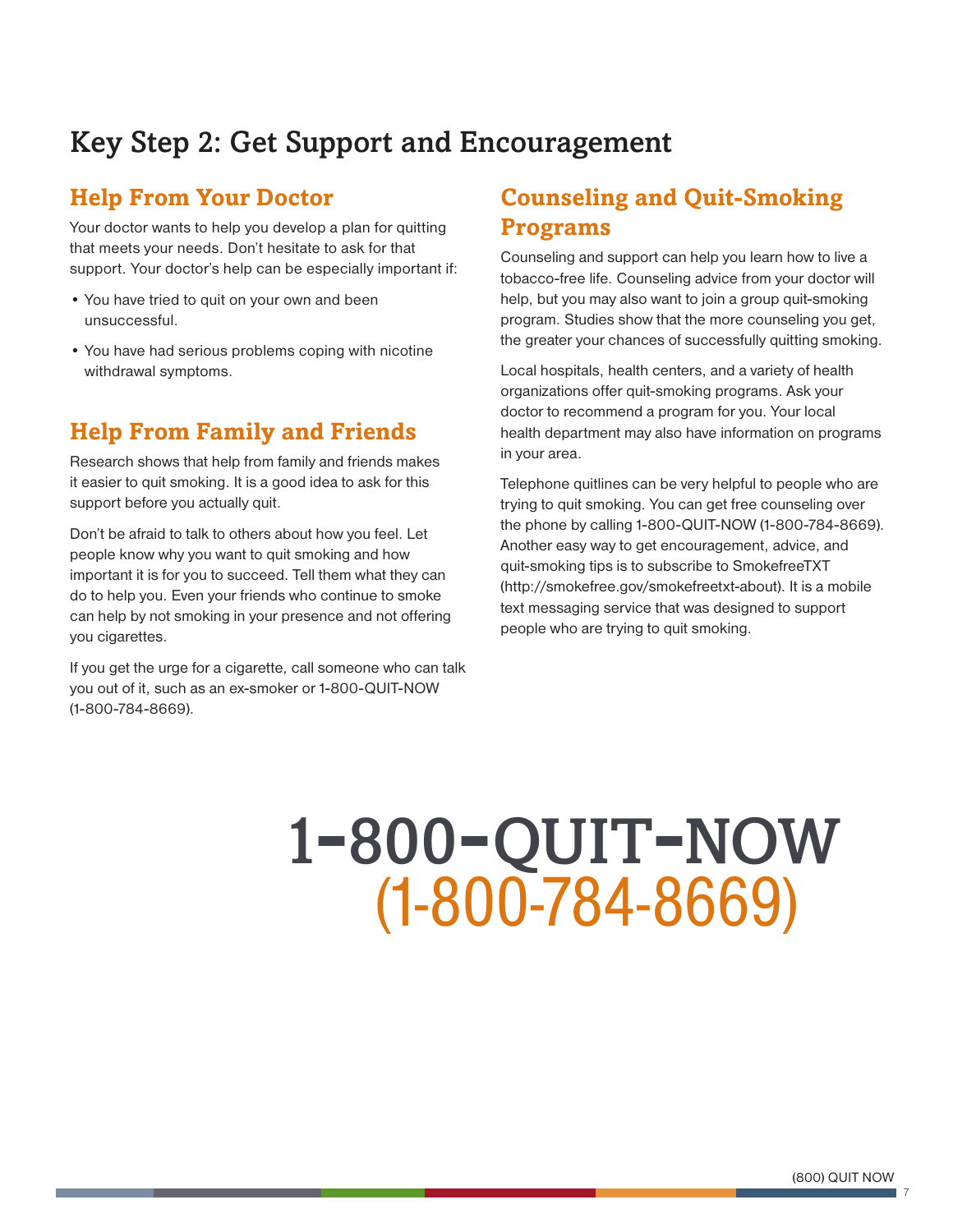## LEARNING TO LIVE TOBACCO FREE

#### Key Step 3: Learn New Skills and Behaviors

#### **Manage Stress and Emotions**

Any time you change your routine, you add a little stress to your life. Quitting smoking is no exception, even though it's a healthy change. You may feel added stress if you have a habit of using cigarettes to relax during stressful times. Smoking tricks you into feeling relaxed when you feed your body nicotine. However, nicotine is a stimulant. Instead of relaxing your body, it actually raises your heart rate, blood pressure, and adrenaline level. There are good ways to manage stress without using nicotine.

#### **Change Routines and Distract Yourself**

When you first quit smoking, change your daily routines. For example, try taking a different route to work or drinking tea instead of coffee. Distract yourself from urges to smoke by talking to a friend or getting busy with a task.

#### **Be Physically Active**

Physical activity is an excellent way to release tension, overcome smoking urges, and relieve nicotine withdrawal symptoms. It also improves your physical fitness. If you exercise on a regular basis, you will look and feel better. This can give you more confidence about your decision to quit smoking.

Physical activity does not have to be strenuous to be helpful. In fact, starting a strenuous exercise program may not be safe if you have been a heavy smoker or if you have any medical condition for which you are receiving medical care. Ask your doctor about the right level of activity for you. Walking is one of the best exercises you can do. Start walking short distances at a slow pace and gradually increase your speed and distance.

#### **Try Relaxation Breathing**

Whenever you feel yourself getting tense, focus your attention on your breathing. Slow down each breath. As you breathe in through your nose, silently say, "I am." As you breathe out slowly through your mouth, silently say the word "relaxed." You will become more relaxed as you do this.

#### **Reward Yourself**

Quitting smoking has its own rewards. For example:

- It makes you healthier.
- It improves your ability to taste and smell food.

But these rewards don't come right away when you first quit smoking. It's a good idea to motivate yourself by setting up a system of immediate rewards for quitting tobacco use. For example:

- Buy yourself something you need or something you just want.
- Eat dinner out.
- Go to a movie with a friend.

Take time now to write your list of rewards for the first 2 weeks of your quit-smoking program.

#### **Rewards for Not Smoking**

| <b>DAY</b>     | <b>REWARD</b> |
|----------------|---------------|
| 1              |               |
| $\overline{2}$ |               |
| 3              |               |
| 4              |               |
| 5              |               |
| 6              |               |
| 7              |               |
| 8              |               |
| 9              |               |
| 10             |               |
| 11             |               |
| 12             |               |
| 13             |               |
| 14             |               |

*\_\_\_\_\_\_\_\_\_\_\_\_\_\_\_\_\_\_\_\_\_\_\_\_\_\_\_\_\_\_\_\_\_\_\_\_\_\_\_\_\_\_\_\_*

*\_\_\_\_\_\_\_\_\_\_\_\_\_\_\_\_\_\_\_\_\_\_\_\_\_\_\_\_\_\_\_\_\_\_\_\_\_\_\_\_\_\_\_\_*

*Bonus for Week 1:*

*Bonus for Week 2:*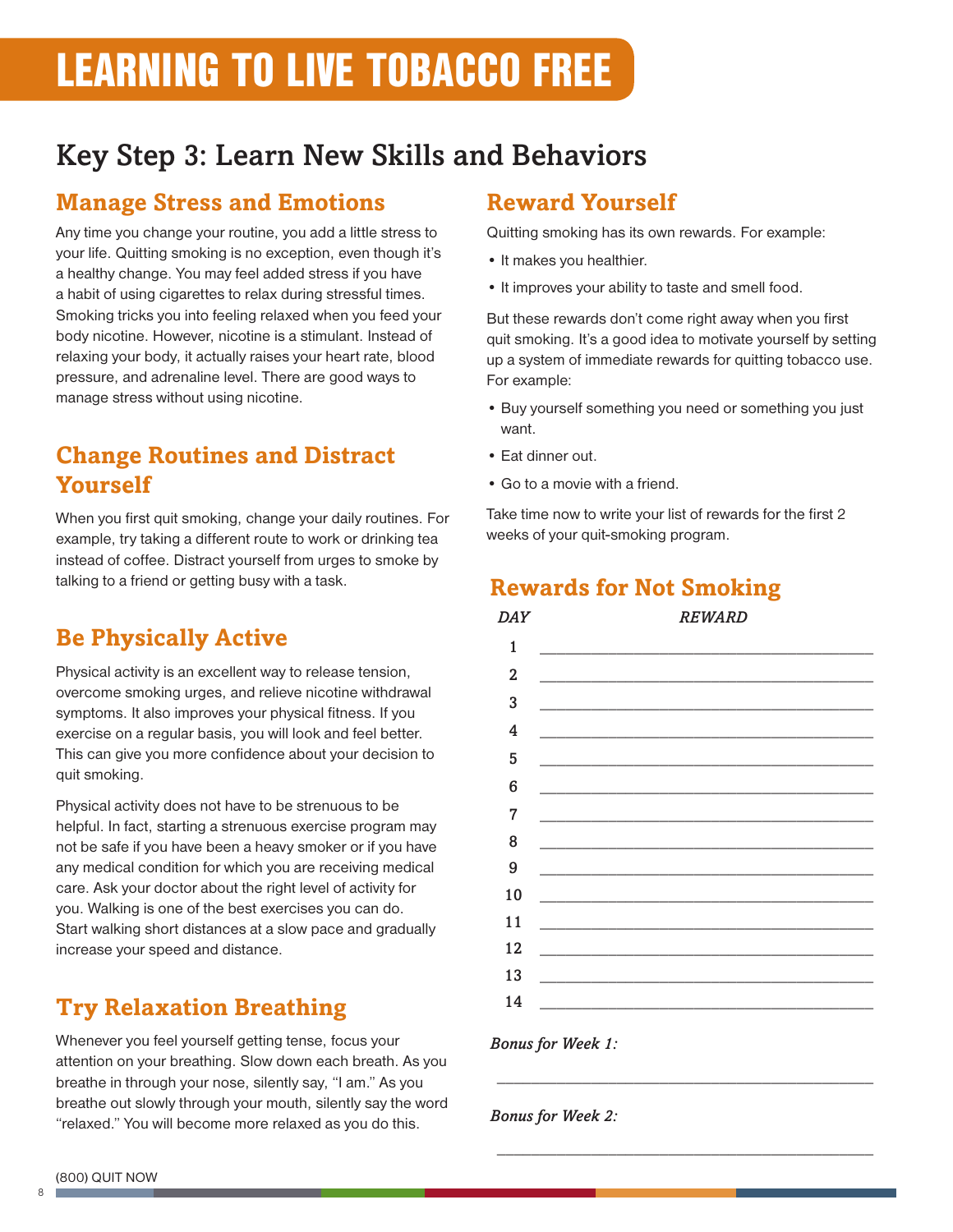#### Key Step 4: Get Medicine and Use it Correctly

#### **Medicines to Help You Quit**

Using a nicotine replacement product or another medicine approved by the U.S. Food and Drug Administration (FDA) to treat nicotine withdrawal nearly doubles your chances of successfully quitting smoking.

| <b>Medicine</b>                                     | Over-the-<br>counter<br>$(0TC)$ or<br><b>Prescription</b> | <b>Common Side Effects</b>                                                                                                                                                                                                 |
|-----------------------------------------------------|-----------------------------------------------------------|----------------------------------------------------------------------------------------------------------------------------------------------------------------------------------------------------------------------------|
| Nicotine gum                                        | OTC                                                       | • Irritation in the mouth<br>• Sore jaw<br>• Hiccups<br>• Stomach discomfort                                                                                                                                               |
| Nicotine<br>inhaler                                 | Prescription                                              | • Irritation in the mouth and throat<br>• Mild coughing<br>• Stomach discomfort                                                                                                                                            |
| <b>Nicotine</b><br>lozenge                          | 0T <sub>C</sub>                                           | • Irritation in the mouth and throat<br>• Sore throat<br>• Stomach discomfort                                                                                                                                              |
| <b>Nicotine</b><br>nasal spray                      | Prescription                                              | • Irritation in the nasal passages<br>and throat<br>• Runny nose                                                                                                                                                           |
| <b>Nicotine</b><br>patch                            | OTC and<br>prescription                                   | • Rash where the patch is placed<br>• Trouble sleeping (take off patch<br>when you go to bed to avoid<br>sleep problems)                                                                                                   |
| <b>Bupropion SR</b><br>(sustained-<br>release pill) | Prescription                                              | • Dry mouth<br>• Trouble sleeping (take in early<br>morning or early afternoon to<br>avoid sleep problems)<br>• If you have a history of seizures<br>or eating disorders, talk with your<br>doctor before taking this drug |
| Varenicline<br>(pill)                               | Prescription                                              | • Trouble sleeping<br>• Nausea<br>• If you have a history of psychiatric<br>problems, talk with your doctor<br>before taking this drug                                                                                     |

The nicotine gum, inhaler, nasal spray, lozenge, and patch are different types of nicotine replacement therapy. These medicines work by reducing your craving for nicotine and decreasing withdrawal symptoms. You start using nicotine replacement on your quit date.

Bupropion SR (brand name: Zyban) is a pill you take. The pill does not contain nicotine. It helps you resist the urge to smoke and reduces nicotine withdrawal symptoms.

Varenicline (brand name: Chantix) is also a pill. It lessens your cravings for cigarettes and makes smoking less enjoyable.

Your doctor will talk with you about the advantages and side effects of each medicine. He or she will help you determine which medicine to use and will explain how to use it.

#### **Frequently Asked Questions**

#### **Which type of medicine should I use to help me quit smoking?**

Any of these medicines can be helpful once you are ready to quit smoking. Your doctor will help you consider the options and decide which medicine gives you the best chance of success and is best suited for you.

#### **What strength is right for me?**

For a medicine that you get with a prescription, your doctor will tell you how much to use and how often to use it. For overthe-counter (OTC) products that do not require a prescription, you should carefully read and follow the instructions on the package. It's also very important that you don't smoke while using a nicotine replacement product.

#### **Will my insurance pay for my medicine?**

Insurance policies vary widely. You will need to check with yours to see if it offers this benefit. If not, you can also check with health care savings accounts, employee wellness programs, your state quitline, or pharmaceutical company patient assistance programs.

#### *Special Cautions*

- Keep nicotine replacement products and other medicines away from children and pets.
- Talk to your doctor before using these medicines if you: o Are pregnant or trying to become pregnant
	- o Are breastfeeding
	- o Are younger than age 18
	- o Smoke fewer than 10 cigarettes per day
	- o Have a medical condition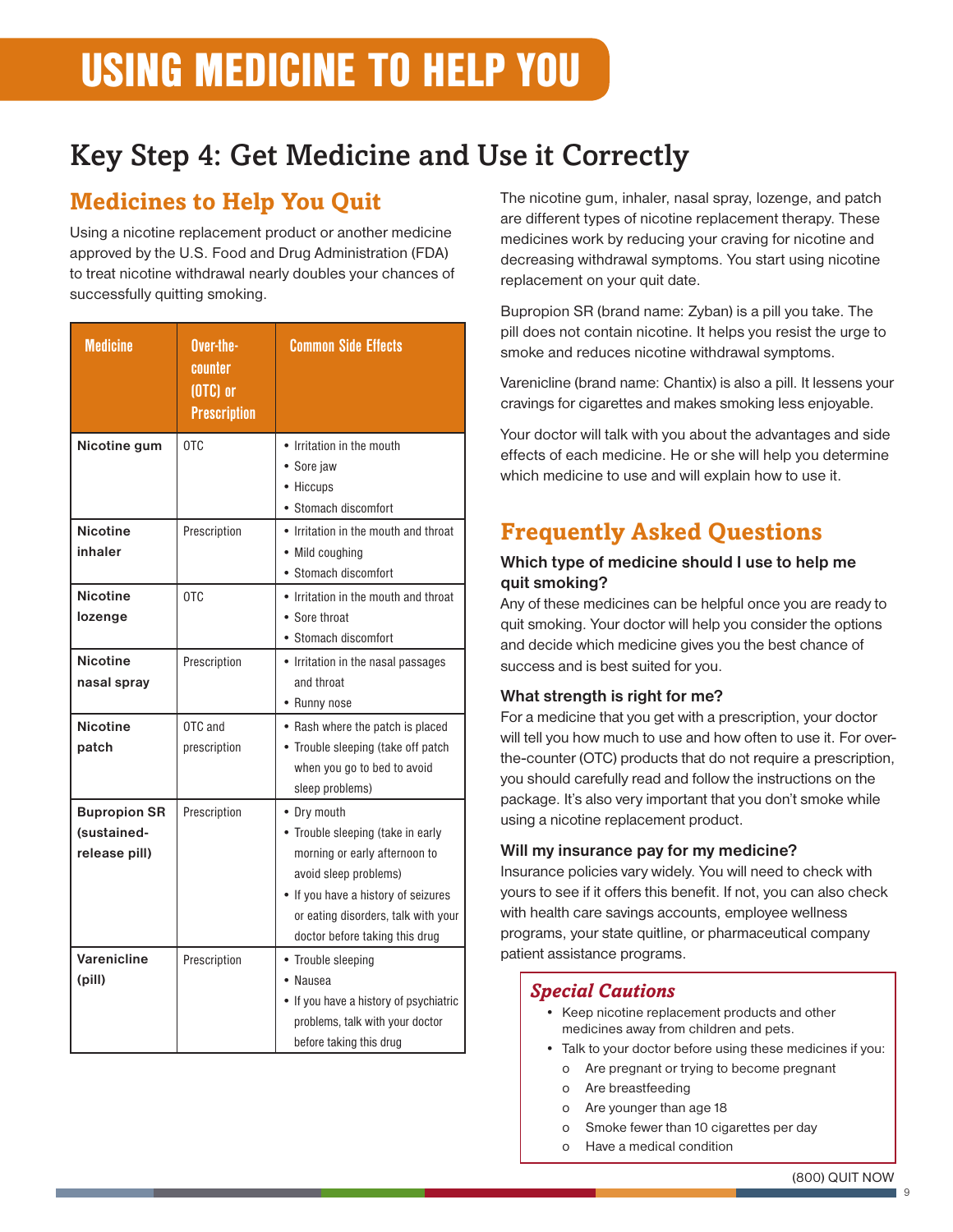#### Key Step 5: Be Prepared for Relapse or Difficult Situations

The majority of people who successfully avoid all tobacco use for 6 months stay tobacco free for good. Now that you have quit smoking, you are entering a critical period. Most relapses occur within the first 3 months. Rather than growing too comfortable with what you have accomplished, continue to take active steps to maintain your progress. And remember—even a single puff on a cigarette can cause a relapse. Don't risk it! Typically, the urge for a cigarette will pass within 5 minutes.

Focus your efforts on dealing with your urges to smoke. Your goal is to reduce and eliminate those urges so you can live life without cigarettes.

#### **Plan Ahead for Potential Problems**

If you become overconfident about not smoking, you could become careless. You might even test yourself by trying "just one cigarette." Don't make this mistake. Staying healthy is too important an issue in your life.

The greatest causes of relapse or "slipping" are stress, overconfidence, and alcohol use in a social setting. The more you plan ahead for these potential problems, the less likely they are to cause you to start smoking again.

#### **Weight Gain**

Most people who quit smoking gain some weight. It is usually less than 10 pounds. Being physically active on a regular basis can help. Eat a healthy diet that includes fresh fruits and vegetables, protein, and whole grain cereals and pastas. Try to avoid foods that are high in fat and sugar.

While you are trying to quit smoking, don't also try strict dieting to control your weight. The added stress of a strict diet could make it harder for you to remain a nonsmoker. If you're concerned about gaining weight, talk with your doctor.

#### **What If You Slip?**

What should you do if you "slip" and smoke a few cigarettes? You have 2 choices:

- 1. Start smoking again.
- 2. Learn from your experience and renew your commitment to quitting.

Obviously, the choice that is best for your health is to learn from the slip and keep trying to live tobacco free. Here are some things you can do to keep yourself from slipping again:

- Admit that you slipped, but don't treat yourself as a failure. Instead, use this as a learning experience. Almost every ex-smoker learned from setbacks and went on to succeed.
- Immediately identify the trigger that caused you to slip. Prepare a new plan to handle this situation the next time it happens.
- Talk positively to yourself. Tell yourself that you have learned something from the experience that will make it easier to stay strong the next time you face this situation.
- Promise yourself that you won't slip again.
- Ask your family, friends, and co-workers to support you even more. If you have not joined a support group, consider finding one to join.

Studies show that even if you aren't able to succeed on your first try, you will be stronger and better prepared the next time you try to quit smoking. You will know more about what helps you and what causes problems.

#### **Renew Your Dedication**

- Reward yourself for resisting the urge to smoke.
- Frequently review your reasons for quitting.
- Remind yourself often how well you are doing.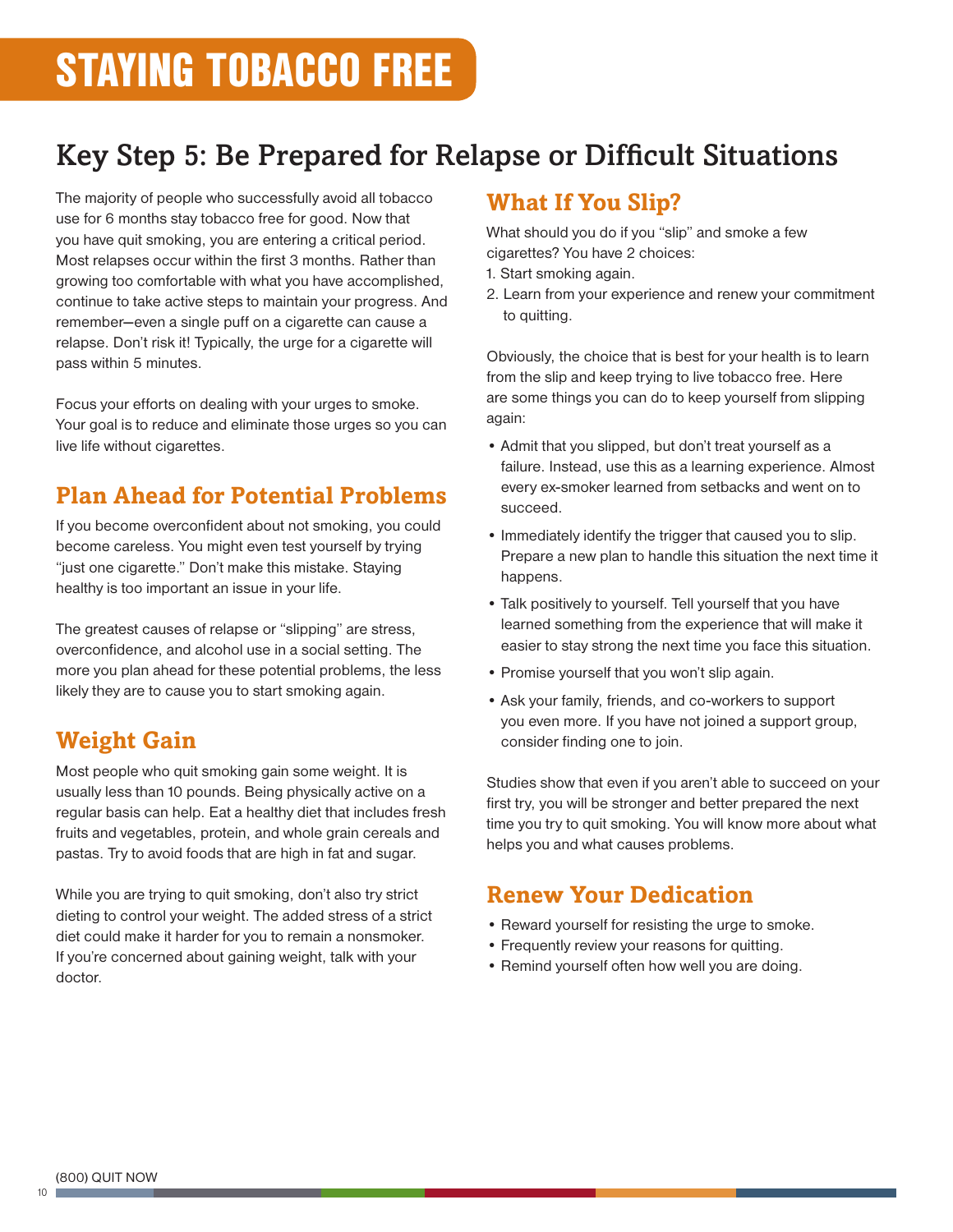#### Reminders and Tips

#### **Just Before Your Quit Date**

- Write down your personal reasons for quitting. Look at your list often.
- Keep a diary of when and why you smoke.
- Get rid of all your cigarettes, matches, lighters, and ashtrays.
- Tell friends and family that you're going to quit and what your quit date is.
- Talk with your doctor about the medicine you plan to use.
- Subscribe to SmokefreeTXT (http://smokefree.gov/ smokefreetxt).
- Practice going without cigarettes in places where you spend a lot of time, such as your home, car, or workplace.
- Call **1-800-QUIT-NOW** (1-800-784-8669) for free materials and counseling.

#### **On Your Quit Date**

- Quit smoking!
- Take your medicine as directed.
- Ask your friends, co-workers, and family for support.
- Change your daily routine.
- Avoid situations in which you would typically smoke.
- Drink plenty of water.
- Stay busy.
- Do something special to celebrate.

#### **Right After You Quit**

- Develop a clean, fresh, tobacco-free environment around yourself, at work, and at home.
- Try to avoid drinking alcohol, coffee, or other beverages you associate with smoking.
- If you miss the sensation of having a cigarette in your mouth, try carrot or celery sticks, flavored toothpicks, or a straw.
- Chew sugarless gum or mints to help with cravings.
- Stay away from people who use tobacco.
- Reward yourself for successes—1 hour, 1 day, or 1 week without using tobacco.
- Increase your physical activity.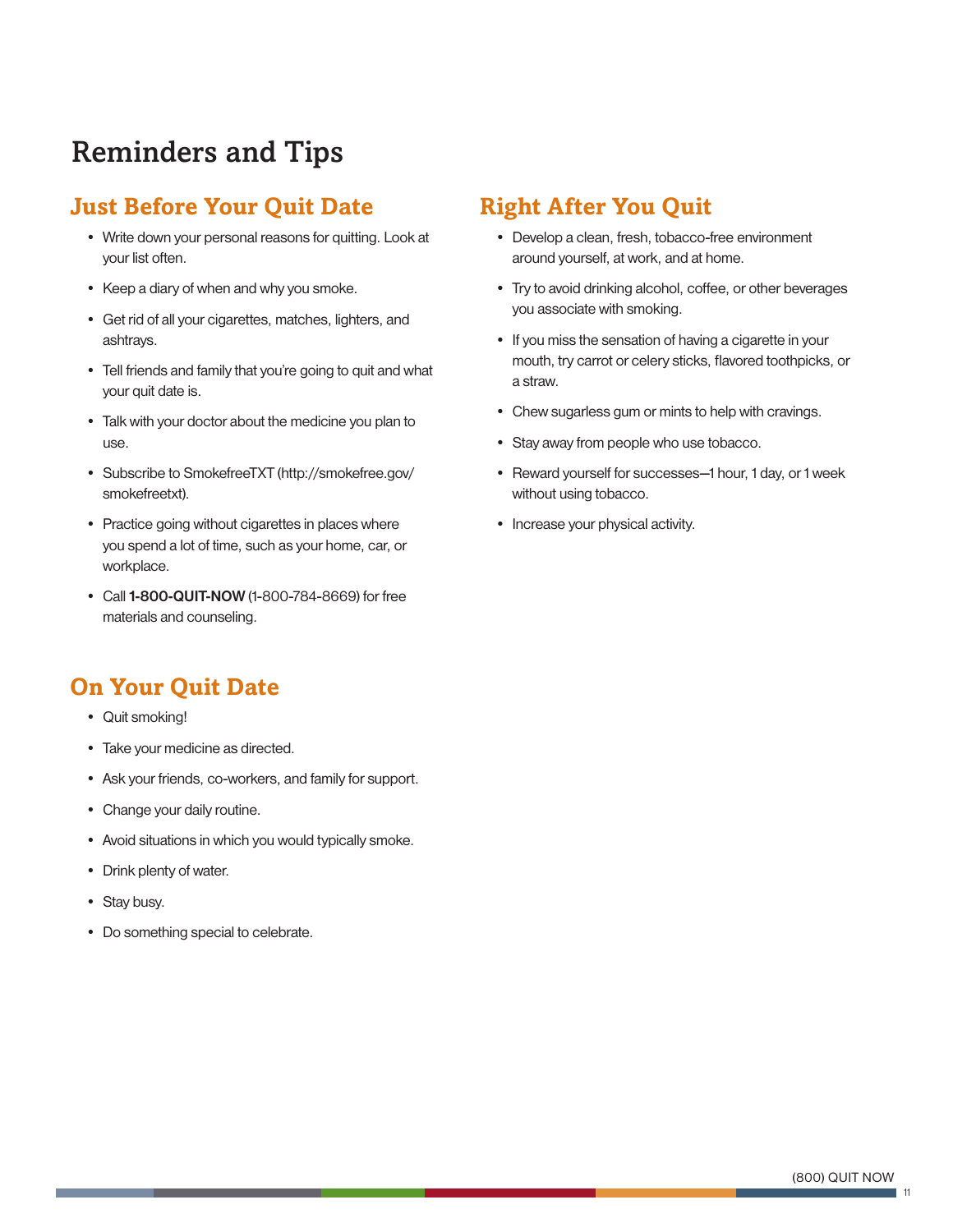#### Additional Resources

#### **More Information About Quitting Tobacco Use:**

National Network of Tobacco Cessation Quitlines 1-800-QUIT-NOW (1-800-784-8669)

American Academy of Family Physicians (FamilyDoctor.org) Tobacco Addiction http://familydoctor.org/familydoctor/en/diseases-conditions/tobacco-addiction.html

Centers for Disease Control and Prevention Quit Smoking www.cdc.gov/tobacco/quit\_smoking/

How to Quit www.cdc.gov/tobacco/quit\_smoking/how\_to\_quit/

Tips From Former Smokers www.cdc.gov/tobacco/campaign/tips/

U.S. Department of Health and Human Services http://smokefree.gov/